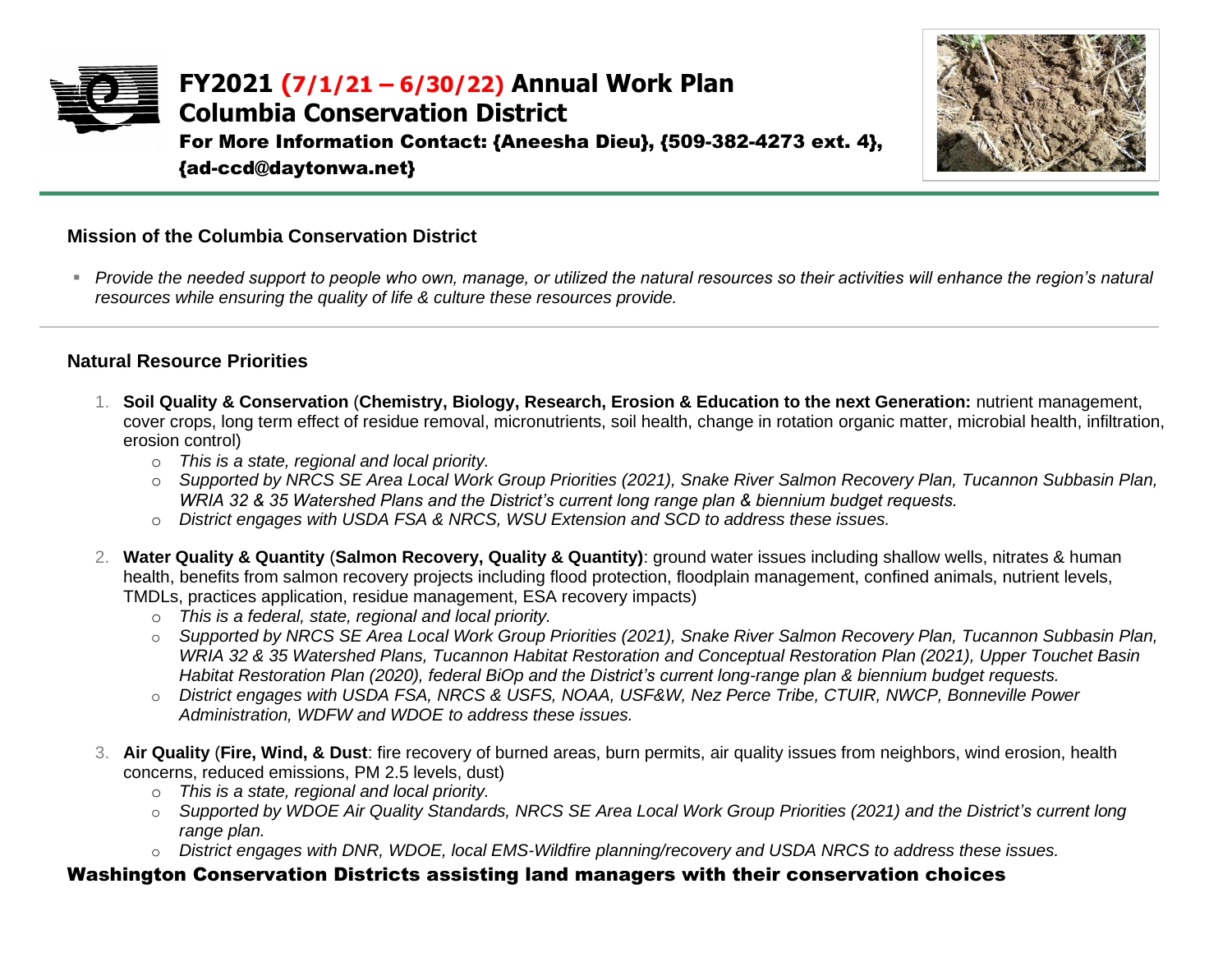## **Natural Resource Priorities Continued**

- 4. **Forest, Range, and Fire Management** (**Fire, Forest Health & Invasive Species**: CWPP planning with County EMS, Forest Stewardship Plans, noxious weeds, fuel reduction, CWPP, CRM)
	- o *This is a state, regional and local priority.*
	- o *Supported by NRCS SE Area Local Work Group Priorities (2021), Snake River Salmon Recovery Plan, Tucannon Subbasin Plan, WRIA 32 & 35 Watershed Plans, Columbia County Wildfire Prevention Plan, Washington State Noxious Weed Management and the District's current long range plan & biennium budget requests.*
	- o *District engages with USDA NRCS, DNR and local fire districts and county EMS and weed control boards to address these issues.*

## Program Areas:

Natural Resource Priority Program Area: **Soil Quality & Conservation** (**Chemistry, Biology, Research, Erosion & Education to the next Generation:** nutrient management, cover crops, long term effect of residue removal, micronutrients, soil health, change in rotation organic matter, microbial health, infiltration, erosion control

Goal(s): Increase acres with improved; soil nutrient management balance, nutrient indicator levels, pH, soil quality (organic matter, infiltration, and biological activity), soil and water retention (minimal visible erosion) and implementation of conservation systems.

Natural Resource Measurable Result Objective: Healthy soils.

Programmatic Measurable Result Objective: Work with producers to install BMPs designed to improve soil health: pH levels, micro nutrients and agronomic practices to enhance soil health.

**Funding Source(s):** WSCC, NRCS & SCD State Revolving Fund Loan Program

| <b>Activities for FY2021</b>                                                                                                                                                                                                       | <b>Target</b><br><b>Dates</b> | <b>Person</b><br><b>Responsible</b>         | <b>Time (Days)</b><br><b>Required</b> | <b>Estimated</b><br><b>Funding</b> | <b>Notes</b> |
|------------------------------------------------------------------------------------------------------------------------------------------------------------------------------------------------------------------------------------|-------------------------------|---------------------------------------------|---------------------------------------|------------------------------------|--------------|
| Work with NRCS via TSP on CRP Status Reviews and Plan<br>development                                                                                                                                                               | $7/1/2021$ -<br>6/31/2022     | Staff & NRCS                                | 70                                    | 30,660                             |              |
| Work with Extension, WSU, ARS on feasibility of a pilot program to<br>collect data on grain stubble decomposition and nutrient leaching,<br>micronutrients and cover crops including timing, biological benefits<br>and economics. | $7/1/2021$ -<br>6/31/2022     | Staff & WSU<br>Extension                    | 10                                    | 4,380                              |              |
| Seek and evaluate value and potential funding for cost share program<br>to help producers with agronomic practices that may improve soil<br>biology (stubble decomposition, nutrient leaching, micronutrients and<br>cover crops). | $7/1/2021$ -<br>6/31/2022     | Staff, WSU<br>Extension, Burn<br>Task Force | 5                                     | 2,190                              |              |
| Continue Nutrient/pH Management practice application monitoring<br>with the "Kinsey Method" concentration of the "Hatchet" field as a trial.                                                                                       | $7/1/2021$ -<br>6/31/2022     | Staff & WSU,<br>Extension                   | 40                                    | 17,520                             | $+ imp$ \$   |
| Assist producers in securing equipment for conservation farming -<br>utilizing our MOU with Spokane CD and the loan program                                                                                                        | $7/1/2021$ -<br>6/31/2022     | <b>Staff</b>                                |                                       | 438                                |              |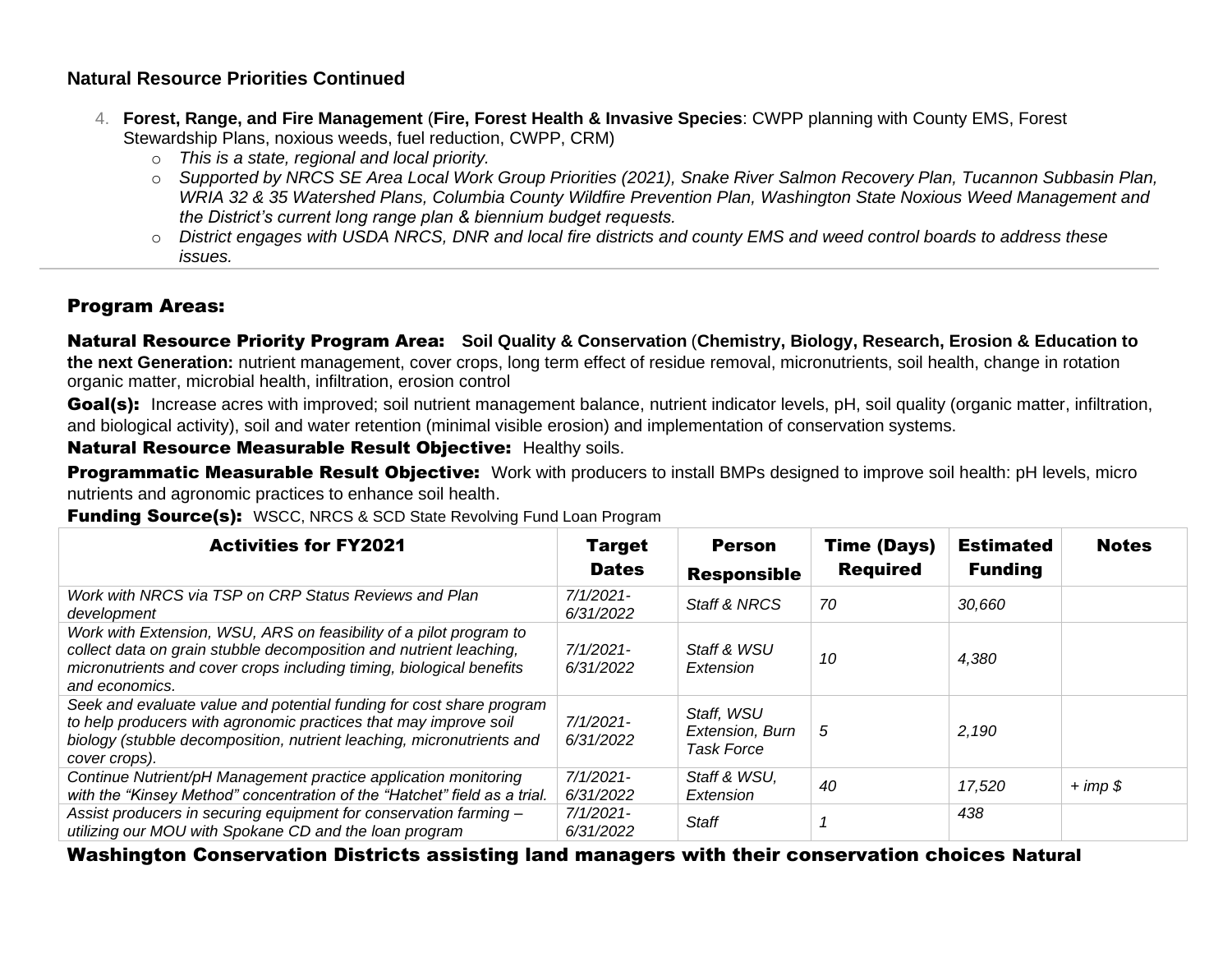Resource Priority Program Area: **Water Quality & Quantity (Salmon Recovery, Quality & Quantity)**: ground water issues including shallow wells, nitrates & human health, benefits from salmon recovery projects including flood protection, floodplain management, confined animals, nutrient levels, TMDLs, practices application, residue management, ESA recovery impacts)

Goal(s): Positive gains in water quality and quantity through an increase in number of practices implemented and land managers served.

Natural Resource Measurable Result Objective: Increase habitat quantity and quality based on buffers and instream work. Decrease livestock caused contaminates reaching water courses.

Programmatic Measurable Result Objective: Provide technical and, when available, cost share to implement livestock management projects.

Funding Source(s): USDA, WSCC, WDOE, RCO &BPA

| <b>Activities for FY2021</b>                                                                                                    | <b>Target</b>             | <b>Person</b>               | Time            | <b>Estimated</b> | <b>Notes</b> |
|---------------------------------------------------------------------------------------------------------------------------------|---------------------------|-----------------------------|-----------------|------------------|--------------|
|                                                                                                                                 | <b>Dates</b>              | <b>Responsible</b>          | (Days)          | <b>Funding</b>   |              |
|                                                                                                                                 |                           |                             | <b>Required</b> |                  |              |
| Develop 2 NRI projects                                                                                                          | $7/1/2021 -$<br>6/31/2022 | <b>Staff</b>                | 20              | 8,760            | $+ imp $$    |
| Provide Technical assistance to develop 1 Ag water quality/quantity<br>improvement and/or irrigation efficiencies BMP's project | $7/1/2021$ -<br>6/31/2022 | <b>Staff</b>                | 10              | 4,380            | $+ imp $$    |
| Work to re-enroll expiring CREP contracts                                                                                       | 7/1/2021-<br>6/31/2022    | Staff, USDA                 | 30              | 13,140           | $+ imp $$    |
| Complete 1 new CREP sign-up through contract                                                                                    | 7/1/2021-<br>6/31/2022    | Staff, USDA                 | 13              | 5,694            | $+ imp $$    |
| Install PA 26 Phase I/II consisting of 43 instream habitat structures                                                           | $7/1/2021$ -<br>6/31/2022 | Staff &<br>contractor Staff | 60              | 26,280           | $+ imp $$    |
| Design PA 26 Phase II/IV to Design Specifications & Engineering:<br>Salmonid Habitat Complexity Improvement Program Development | $7/1/2021$ -<br>6/31/2022 | Staff &<br>consultant       | 130             | 56,940           | $+ imp$ \$   |
| Design MS-10 & MS-15 to Design Specifications & Engineering:<br>Salmonid Habitat Complexity Improvement Program Development     | $7/1/2021$ -<br>6/31/2022 | Staff &<br>consultant       | 130             | 56,940           | $+ imp $$    |
| Design PA 34.1 & 34.2 to Design Specifications & Engineering:<br>Salmonid Habitat Complexity Improvement Program Development    | $7/1/2021$ -<br>6/31/2022 | Staff &<br>consultant       | 130             | 56,940           | $+ imp $$    |
| Provide technical assistance for the development of VSP project<br>plans                                                        | $7/1/2021$ -<br>6/31/2022 | <b>Staff</b>                | 18              | 7,884            |              |
| <b>Watershed Planning and TMDL's</b>                                                                                            | 7/1/2021-<br>6/31/2022    | <b>Staff</b>                | 2               | 876              |              |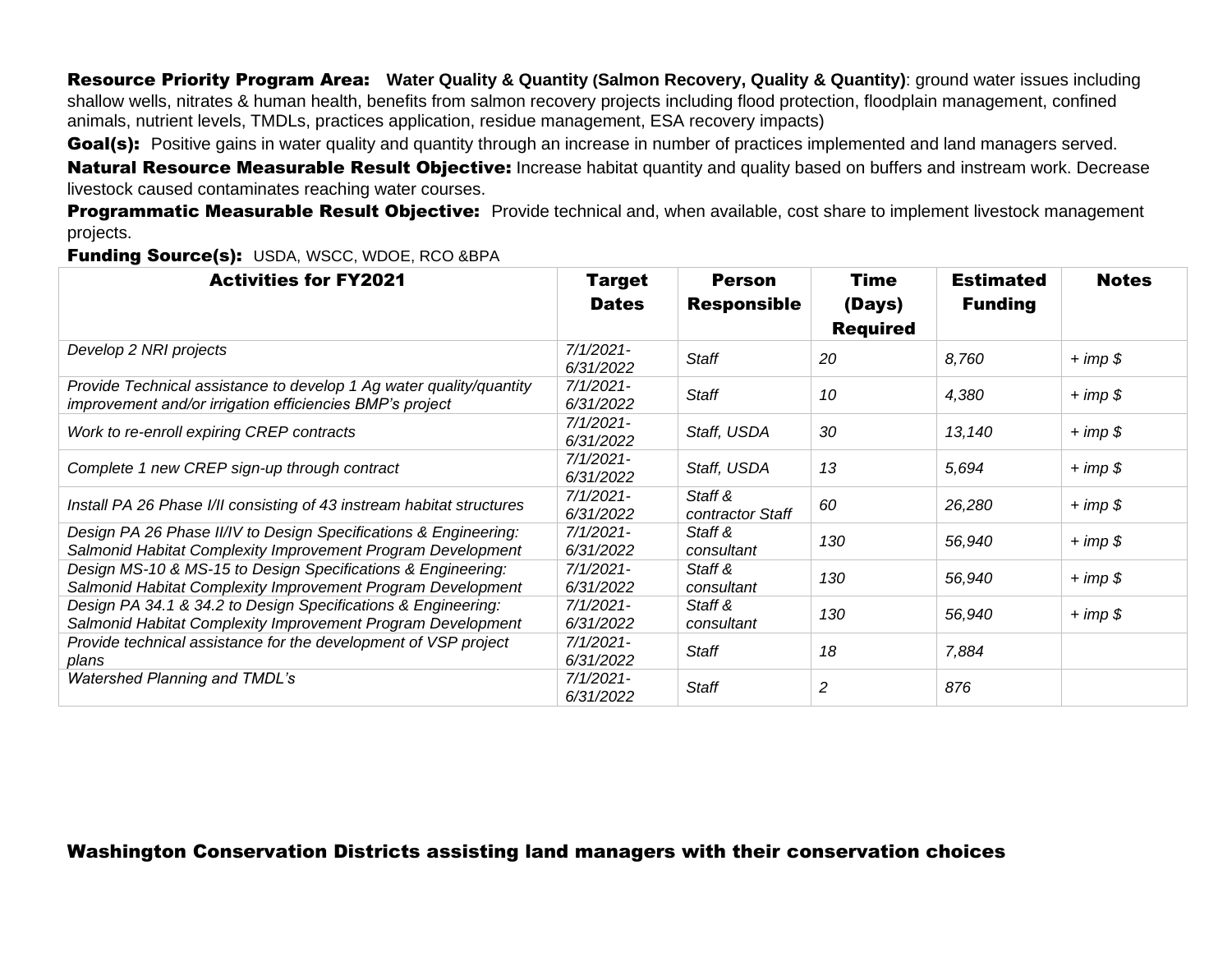Natural Resource Priority Program Area: **Air Quality** (**Fire, Wind, & Dust**: fire recovery of burned areas, burn permits, air quality issues from neighbors, wind erosion, health concerns reduced emissions, PM 2.5 levels, dust)

**Goal(s):** Increase utilization of agronomic practices to reduce grain residue burning.

Natural Resource Measurable Result Objective: Minimize air quality impacts due to field burning and excessive tillage.

Programmatic Measurable Result Objective: Increase producer awareness of benefits of alternative residue management systems. **Funding Source(s):** WSCC, USDA-NRCS, District, Local

| <b>Activities for FY2021</b>                                                                           | <b>Target</b><br><b>Dates</b> | <b>Person</b><br><b>Responsible</b>     | Time<br>(Days)<br><b>Required</b> | <b>Estimated</b><br><b>Funding</b> | <b>Notes</b> |
|--------------------------------------------------------------------------------------------------------|-------------------------------|-----------------------------------------|-----------------------------------|------------------------------------|--------------|
| Administer the Columbia County Agriculture Burn Program for the<br>Columbia County Commission and WDOE | 7/1/2021-<br>6/31/2022        | <b>Staff</b>                            | 70                                | 30660                              |              |
| Reemphasize/educate producers on the economy and conservation<br>of minimum tillage systems.           | 7/1/2021-<br>6/31/2022        | Supervisors,<br>Staff, WSU<br>Extension | 4                                 | 1,752                              |              |
| Burn alternatives through residue/straw use.                                                           | 7/1/2021-<br>6/31/2022        | <b>Staff</b>                            | 5                                 | 2,190                              |              |

Natural Resource Priority Program Area: **Forest, Range, and Fire Management (Fire, Forest Health & Invasive Species**: CWPP

planning with County EMS, Forest Stewardship Plans, noxious weeds, fuel reduction, CWPP, CRM)

Goal(s): Demonstrate an increase in number of fuel reduction management practices implemented; the number of land managers served and a reduction in acres burned.

Natural Resource Measurable Result Objective: Increase fuel reduction practices impacts.

**Programmatic Measurable Result Objective:** Work with landowners/manager to develop fuel reduction plans.

**Funding Source(s): USDA-NRCS, WDNR, District** 

| <b>Activities for FY2021</b>                                                 | <b>Target</b><br><b>Dates</b> | <b>Person</b><br><b>Responsible</b> | <b>Time</b><br>(Days)<br><b>Required</b> | <b>Estimated</b><br><b>Funding</b> | <b>Notes</b> |
|------------------------------------------------------------------------------|-------------------------------|-------------------------------------|------------------------------------------|------------------------------------|--------------|
| Provide technical assistance for development of fuel reduction plans.        | 7/1/2021-<br>6/31/2022        | <b>Staff &amp; County</b><br>EMS    | 3                                        | 1.314                              |              |
| Provide youth Fire Wise education for safety 4-H camp and school<br>program. | 7/1/2021-<br>6/31/2022        | Staff & County<br>EMS               | 3                                        | 1,314                              |              |
| Work with landowners & agencies to assist with plan implementation.          | 7/1/2021-<br>6/31/2022        | Staff & County<br>EMS               | $\boldsymbol{4}$                         | 1,752                              |              |
| Seek funding to assist landowner to implement plans. Referrals to<br>DNR.    | 7/1/2021-<br>6/31/2022        | <b>Staff</b>                        | 2                                        | 876                                |              |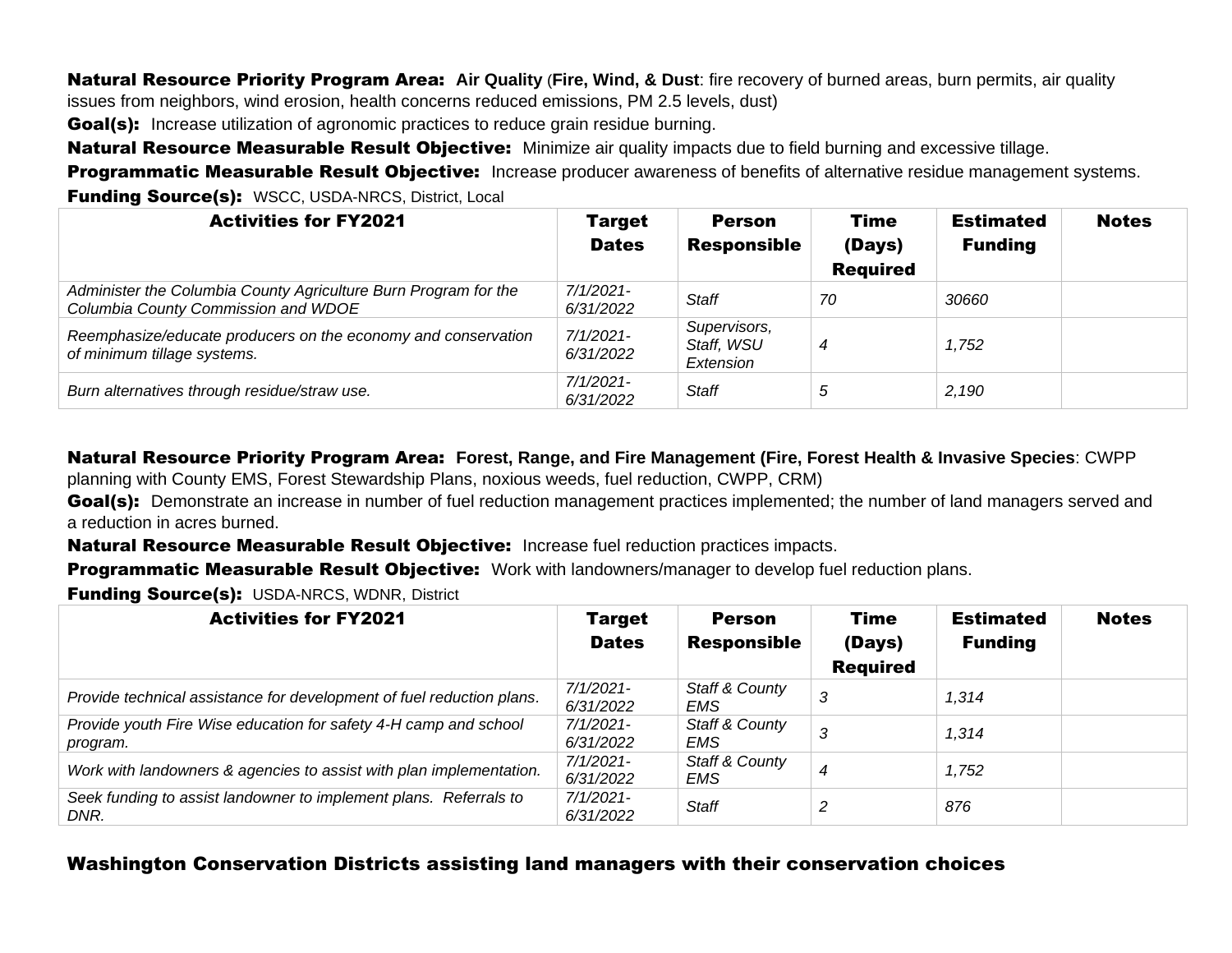#### District Program Area: **Leadership to New Generation Conservation** (education, outreach, visionary, on-ground conservation

implementation & demonstration)

Goal(s): Increase public awareness of producer efforts to benefit natural resources through improved land use, habitat enhancement projects and production agriculture practices.

Funding Source(s): *WSCC, District*

| <b>Activities for FY2021</b>                                                                                                                                                                                                                                                                                                                                             | <b>Target</b><br><b>Dates</b> | <b>Person</b><br><b>Responsible</b> | <b>Time</b><br>(Days)<br><b>Required</b> | <b>Estimated</b><br><b>Funding</b> | <b>Notes</b>      |
|--------------------------------------------------------------------------------------------------------------------------------------------------------------------------------------------------------------------------------------------------------------------------------------------------------------------------------------------------------------------------|-------------------------------|-------------------------------------|------------------------------------------|------------------------------------|-------------------|
| <b>Spring Tour</b>                                                                                                                                                                                                                                                                                                                                                       | May 2022                      | <b>Staff &amp; Extension</b>        | 3                                        | 1,314                              | <b>Scientists</b> |
| Annual Grower Education Day - Agronomics - Soil quality                                                                                                                                                                                                                                                                                                                  | Jan 2022                      | Staff & WSU,<br>Extension           | 6                                        | 2,628                              | <b>Scientists</b> |
| Increase K-5 <sup>th</sup> grader knowledge of conservation & soil stewardship                                                                                                                                                                                                                                                                                           | April 2022                    | <b>Staff</b>                        | $\overline{c}$                           | 873                                |                   |
| Fair educational display Production Ag                                                                                                                                                                                                                                                                                                                                   | Sept. 2021                    | <b>Staff</b>                        | 5                                        | 2,190                              |                   |
| Orca youth education with schools                                                                                                                                                                                                                                                                                                                                        | $7/1/2021 -$<br>6/31/2022     | <b>Staff &amp; Partners</b>         | 15                                       | 6,570                              |                   |
| FFA Soil Evaluation Field Day & Contest                                                                                                                                                                                                                                                                                                                                  | $9/1/2021 -$<br>11/15/2021    | <b>Staff &amp; Partners</b>         | 3                                        | 1,314                              |                   |
| Improve District's outreach efforts to reach a broader group. Evaluate<br>and adjust as determined time of growers meeting, tours and programs.                                                                                                                                                                                                                          | $7/1/2021$ -<br>6/31/2022     | <b>Staff &amp; Partners</b>         | 10                                       | 4,380                              |                   |
| Develop partnerships with local organizations promoting the positive<br>benefits of Columbia agriculture conservation and district programs.                                                                                                                                                                                                                             | $7/1/2021 -$<br>6/31/2022     | <b>Staff &amp; Partners</b>         | 5                                        | 2,190                              |                   |
| Research the use of Social Media, Facebook (student), Website, Articles,<br>Chamber Commerce email service, Dayton Boosters, look for existing<br>communication system to send messages to public. Utilize electronic<br>methods to keep producers, landowners and interested public informed of<br>current resource concerns, impacts and programs; news announcements. | $7/1/2021$ -<br>6/31/2022     | <b>Staff &amp; Partners</b>         | 10                                       | 4,380                              |                   |
| Participate in State & Local Work Group Committees, VSP<br>implementation lead                                                                                                                                                                                                                                                                                           | $7/1/2021$ -<br>6/31/2022     | <b>Staff</b>                        | 6                                        | 2,328                              |                   |
| Coordinate landowner referrals with USDA-NRCS (EQIP) and other<br>appropriate cost-share programs                                                                                                                                                                                                                                                                        | $7/1/2021 -$<br>6/31/2022     | <b>Staff</b>                        | 2                                        | 876                                |                   |
| Assist landowners dealing with wildlife control and damage on production<br>Ag ground & livestock predation                                                                                                                                                                                                                                                              | $7/1/2021$ -<br>6/31/2022     | <b>Staff</b>                        | 2                                        | 876                                |                   |
| Lead salmon ESA recovery efforts on private land (#1 priority) and public<br>lands (#2 priority)                                                                                                                                                                                                                                                                         | $7/1/2021 -$<br>6/31/2022     | <b>Staff</b>                        | 20                                       | 8,760                              |                   |
| Trainings and meetings: natural resource enhancement & district<br>operations                                                                                                                                                                                                                                                                                            | $7/1/2021$ -<br>6/31/2022     | <b>Supervisors &amp; Staff</b>      | 20                                       | 8,760                              |                   |
| Website Development & Management: improving outreach, education,<br>networking capabilities between the CD and the community.                                                                                                                                                                                                                                            | $7/1/2021$ -<br>6/31/2022     | <b>Staff</b>                        | 25                                       | 10,950                             |                   |
| Quarterly Newsletter: improving outreach, education, networking<br>capabilities between the CD and the community.                                                                                                                                                                                                                                                        | $7/1/2021 -$<br>6/31/2022     | <b>Staff</b>                        | 25                                       | 10,950                             |                   |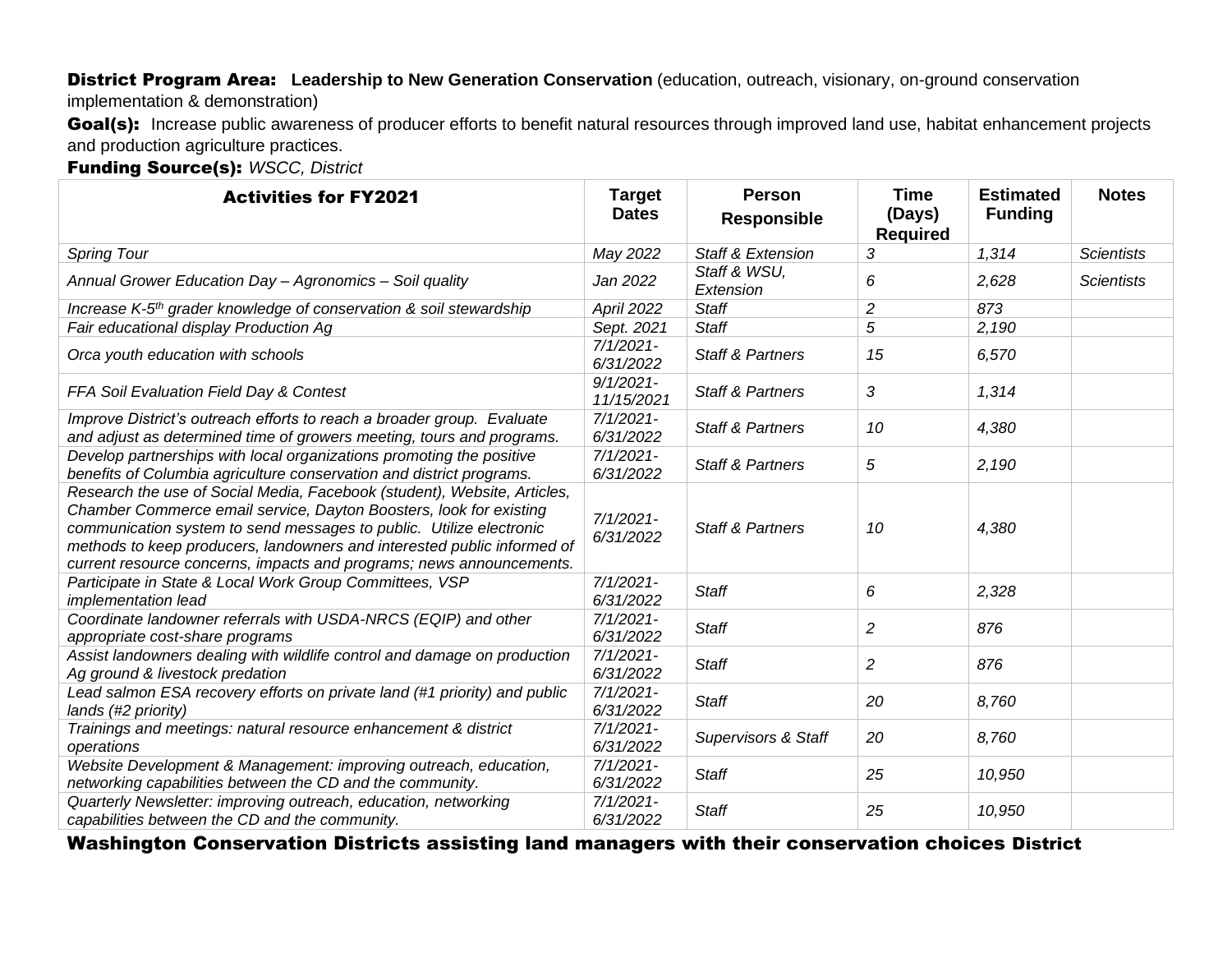## Program Area: **District Operations & Cost Share**

Goal(s): Increase funding for on ground conservation work, the number of people served, the number of conservation practices implemented, and goals accomplished.

Funding Source(s): WSCC, WDOE, BPA, RCO-SRFB

| <b>Activities for FY2021</b>                                                                               | <b>Target</b><br><b>Dates</b> | <b>Person</b><br><b>Responsible</b> | <b>Time</b><br>(Days)<br><b>Required</b> | <b>Estimated</b><br><b>Funding</b> | <b>Notes</b> |
|------------------------------------------------------------------------------------------------------------|-------------------------------|-------------------------------------|------------------------------------------|------------------------------------|--------------|
| Assist producers as requested                                                                              | $7/1/2021$ -<br>6/31/2022     | <b>Staff</b>                        | 10                                       | 4,380                              |              |
| Assist cooperators in preparing applications for grant funding for<br>desired resource benefiting projects | $7/1/2021$ -<br>6/31/2022     | <b>Staff</b>                        | 5                                        | 2,190                              |              |
| Manage natural resource enhancement grants                                                                 | $7/1/2021$ -<br>6/31/2022     | <b>Staff</b>                        | 50                                       | 21,900                             |              |
| Professionally administer all district administrative and legal<br>requirements.                           | $7/1/2021$ -<br>6/31/2022     | Staff                               | 6                                        | 2,628                              |              |
| Develop projects and upload into CPDS                                                                      | $7/1/2021$ -<br>6/31/2022     | Staff                               | 30                                       | 13,140                             |              |
| Continue to move all past and present project files into electronic<br>form.                               | $7/1/2021$ -<br>6/31/2022     | Staff                               | 20                                       | 8.760                              |              |